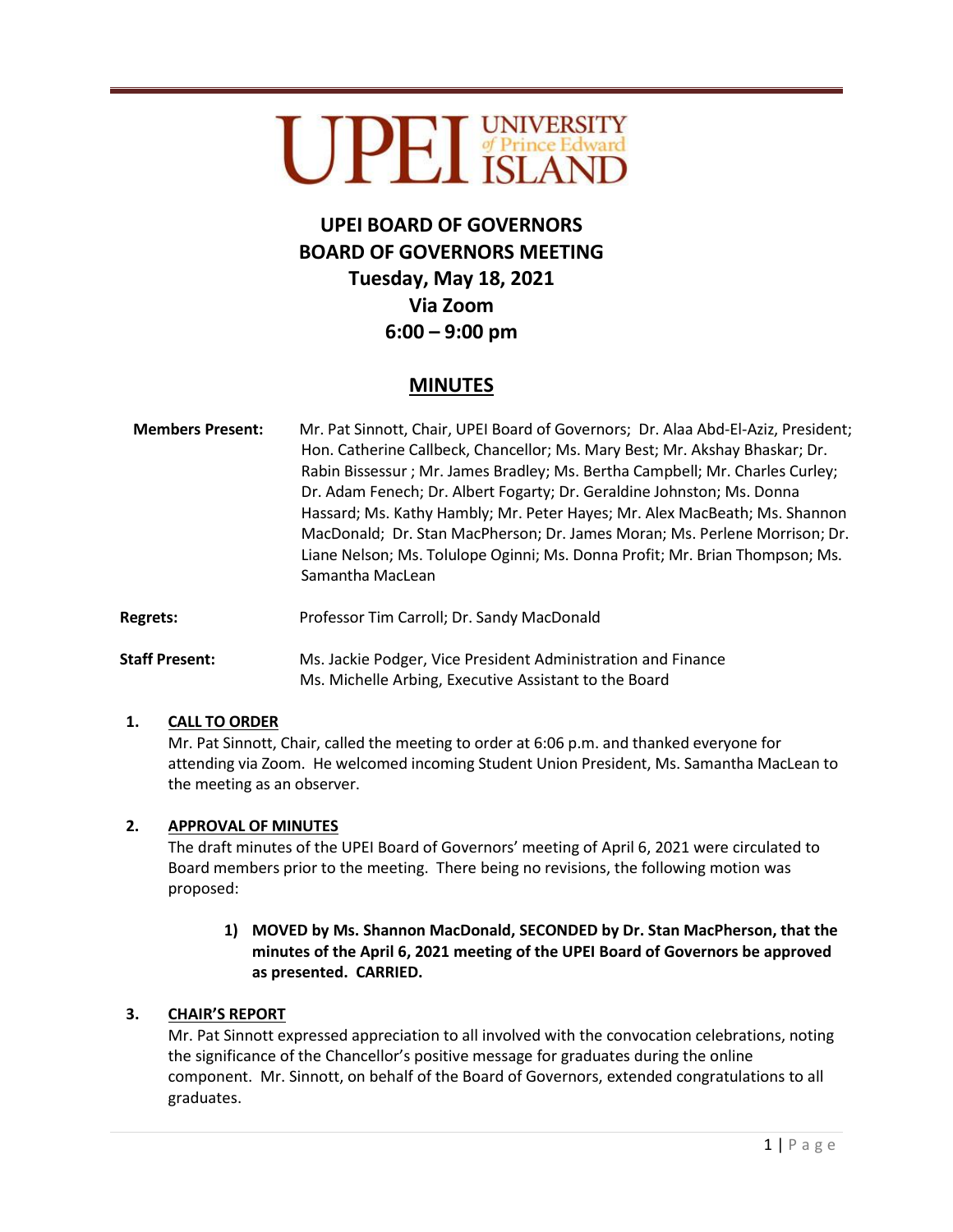#### **4. PRESIDENT'S REPORT**

President Abd-El-Aziz noted his written report was circulated in advance of today's meeting. He provided an overview of the convocation events and indicated that all events have been approved by the Chief Public Health Office. The President reiterated that the University continues to work with the Chief Public Health Office in regards to the COVID-19 situation.

#### **5. STUDENT UNION REPORT**

Ms. Tolulope Oginni indicated the new Student Union executive commenced their term two weeks ago and are in the process of transitioning and meeting with various departments on campus. The executive also met with various levels of government to introduce the Student Union's policy priorities for the coming year.

#### **6. SENATE REPORT TO THE BOARD**

Ms. Bertha Campbell reported that Senate met on May 3, 2021. At the meeting, the Vice-President Academic and Research, in keeping with practice at previous Senate meetings, provided an update on Convocation, course delivery for the Summer 2021 Semester and course delivery for Fall 2021 Semester. All aspects of course delivery continue to be in accordance with guidance from the Chief Public Health Office.

In response to a request by the Student Union to APCC, and brought to Senate by the Vice-President Academic and Research, Senators unanimously approved an extension so that Winter semester would start on a Monday, no later than January 12, rather than starting immediately following New Year's Day. This is effective for the 2021-2022 academic year.

In follow up to discussions at Senate in 2018, and given that the dates for Canada Games are now finalized, Senators unanimously approved February 20 – March 3, 2023 for Winter Break to allow for Canada Games to occur on campus.

#### **7. BOARD COMMITTEES' UPDATES**

**a) Property and Asset Committee:** Mr. Peter Hayes informed Governors that the Committee met on April 29, 2021 and received a comprehensive update from the Vice-President Administration and Finance with respect to both the new residence and the Canadian Centre for Climate Change and Adaption. Ms. Podger provided Governors with this same presentation that was provided to both the Property and Assets Committee and the Finance and Audit Committee.

Mr. Hayes indicated that the Property and Asset Committee, having heard the presentation at their meeting, made a recommendation to the Finance and Audit Committee that management commits an additional 1.5M to the project.

**b) Finance and Audit Committee:** Mr. Alex MacBeath informed Governors that the Committee met on May 4, 2021. At the meeting, the Vice-President Administration and Finance provided members with the same presentation that was provided to the Property and Asset Committee on April 29, 2021. The following motion resulted: